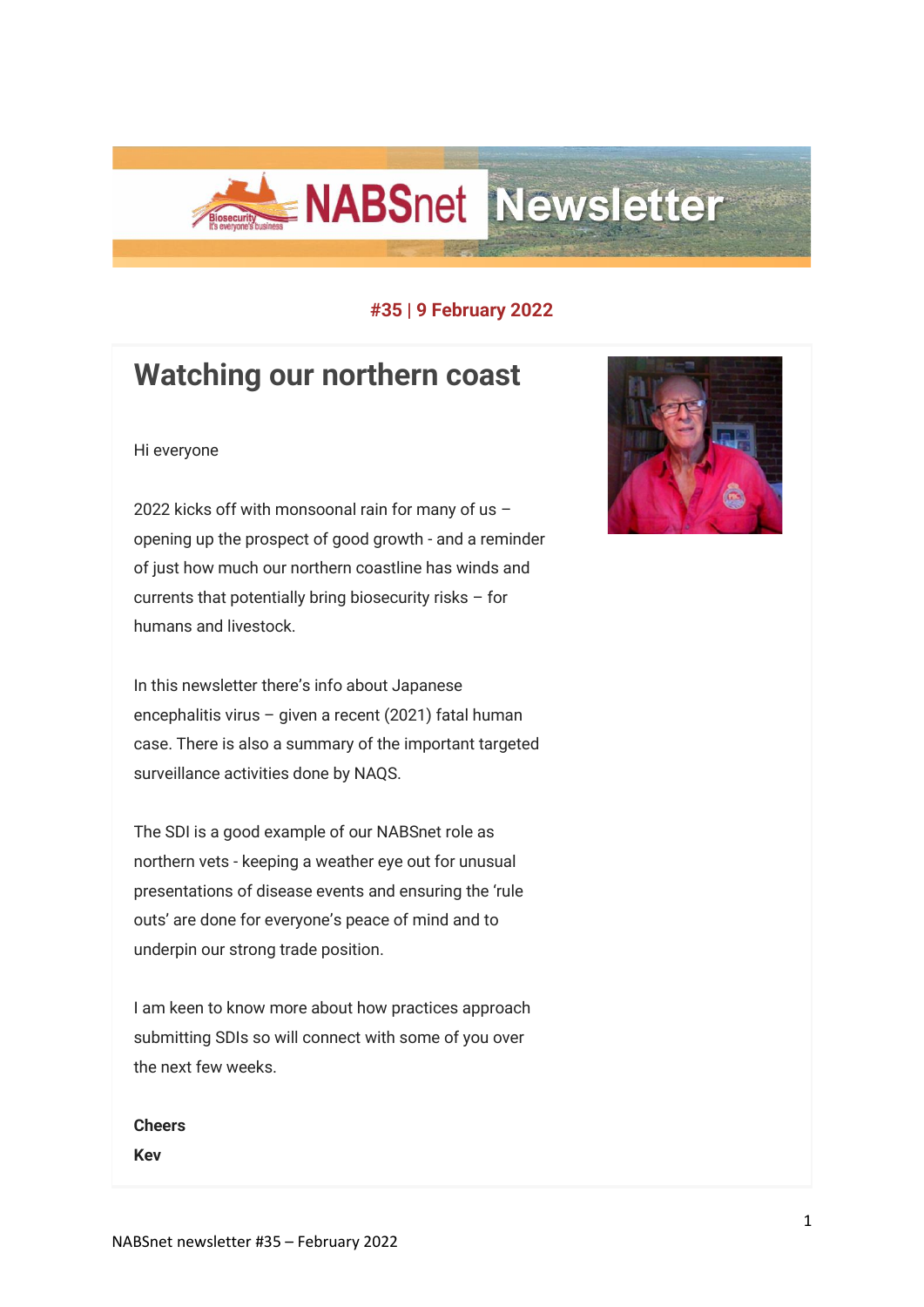

## **Rapid spread of skin lesions in 250 weaners**

In September 2021, 20% of a mob of 250 weaners in central coastal Queensland developed skin lesions over about 3 weeks. The owner was concerned about the nature of the lesions and how quickly they were spreading, and requested a veterinary investigation.

The mob was made up of heifers and steers approximately 240kg average weight with 5-6 poor-doers. They were located in a small paddock where they were fed grain through a feeder and received hay and pasture.

Half of the animals had been in the pen for 3 months; the others were added in two groups, 1 and 2 months prior to the investigation. The feed ration was the same throughout. All animals added to the herd were healthy at the time of introduction. They were treated with Dectomax pour-on 2 weeks before the first affected animals were seen and a significant rain event of 60mm occurred 10 days before first signs.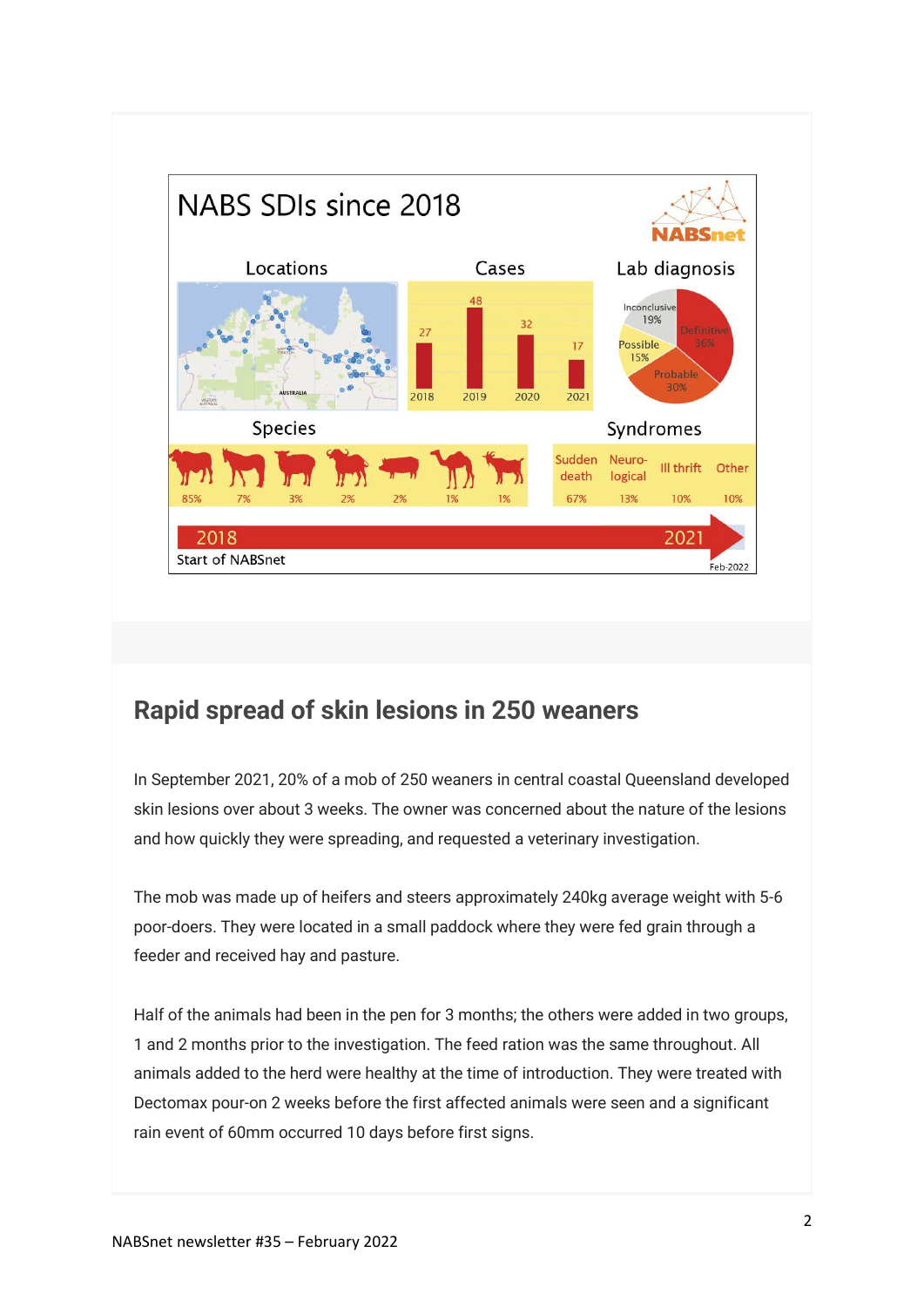#### **Clinical observations**

Approximately 50 animals were affected with varying degrees of skin lesions. About 15 head had severe lesions, especially around the eyes, but extending back over the shoulders, and some between legs and around the scrotal area on the steers. The lesions were from a few millimetres to 75mm in diameter. Some were raised nodules, some were pedunculated, some were almost flat. The remainder of the 50 had a few isolated lesions on the neck and head but no more than about a dozen per animal. Affected and nonaffected animals were similar body condition and weights.





#### **Differential Diagnosis**

- Bovine Papilloma Virus (although rarely 20% of a herd affected at the same time).
- Lumpy Skin Disease
- Ringworm
- Rain Scald from the rain event

#### **Samples taken**

- Skin lesion from 5 of the worst affected animals fresh tissue for LSD exclusion.
- Ear notch of the 5 poor doing animals for BVD Antigen
- Blood samples from 5 randomly selected animals for BVD antibody

#### **Results**

- Histology is consistent with Bovine Fibropapilloma.
- Negative results to both Antibody and Antigen for BVD
- Negative for Lumpy Skin Disease (TaqMan assay at AAHL).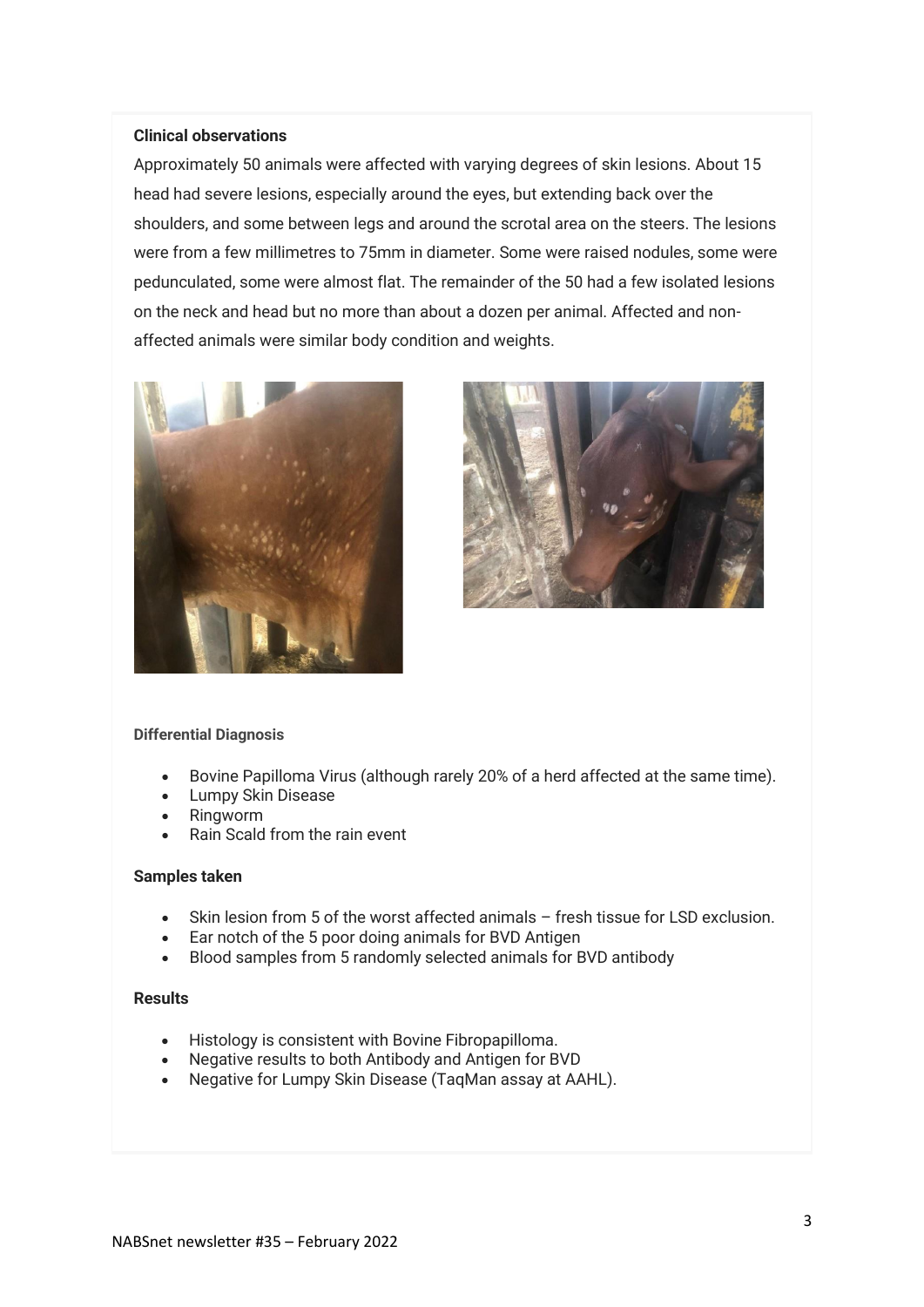#### **Recommendations**

Advice to the owner while waiting for results was to continue to keep the animals separate and keep watch on the non-affected animals**.**

Papillomas usually fall off with time, but irritation of the lesions can sometimes speed up the process (iodine solution and rubbing with a stiff brush, wearing gloves).

General herd immunity has possibly been lowered from co-mingling of animals from different origins and the weather being cold and wet. The implications may not be limited to BPV – there could be a higher risk of other diseases such as BRD and Coccidiosis. Consequently the recommendation was to continue to keep the mob as one as far as practically possible and maintain observation.



*North-westerly monsoonal winds – bring rain and biosecurity risks*

## **Quick primer on Japanese encephalitis virus (JEV)**

**In 2021, a locally-acquired fatal human case of JEV was diagnosed in a resident of Tiwi Islands, Northern Territory – well outside the known risk area for JEV transmission in Australia. Surveillance is currently being undertaken across the Top End using mosquito trapping and sentinel animals.**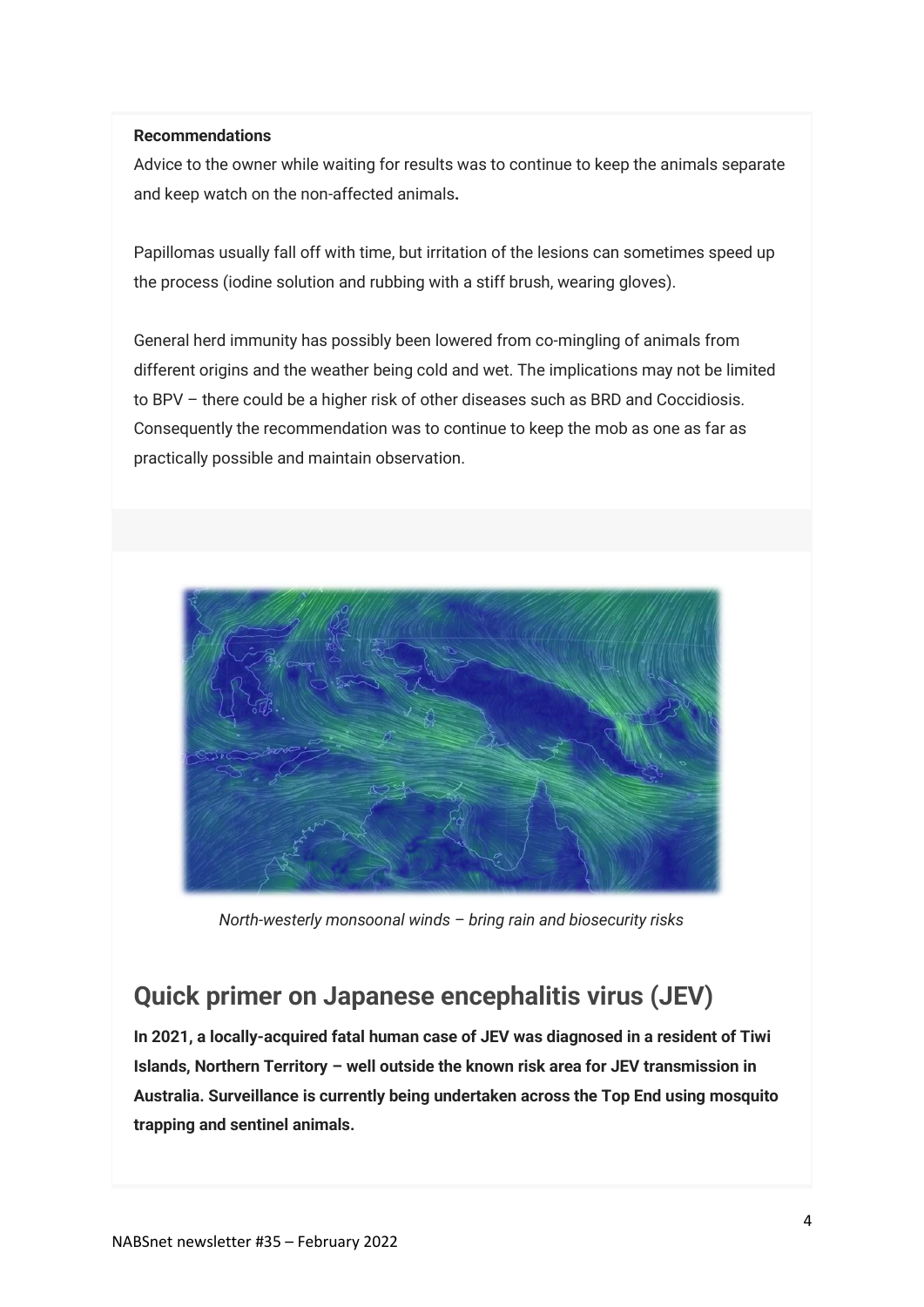JEV is an arbovirus within the family Flaviviridae and is closely related to Murray Valley encephalitis virus, Kunjin virus, Ross River fever virus, Yellow fever virus, Zika virus, Dengue virus and West Nile virus. JEV most often results in mild disease and transient fevers in a range of hosts but can cause severe fever and encephalitis (often fatal) predominantly in horses and humans (both dead-end hosts), and abortions and stillbirths in pigs.

Being an arbovirus, it is spread by mosquitoes and a sylvatic cycle transmits between water birds and pigs often without any obvious signs. Pigs are an amplifying host, so pose a particular risk when housed near human dwellings during transmission season.

Since the first human cases diagnosed in Australia in 1995, investigations, research and surveillance programs have determined that JEV is an ongoing risk in the Torres Strait and northern Cape York Peninsula area of Queensland, with the virus believed to incur occasionally via either infected mosquitoes blown in from neighbouring Papua New Guinea on monsoonal winds, and/or infected wild migratory waterbird hosts entering the region.

Public health interventions to reduce risk of further cases have so far been successful:

- Public awareness (e.g. to prevent mosquito bites)
- Elimination of mosquito breeding sites from residential areas
- Removal of pigs from close proximity to human dwellings, and
- Vaccination of people at higher risk of JEV infection (e.g. Torres Strait residents).

Queensland Health has established mosquito traps (collecting mosquito saliva on FTA cards and testing for presence of virus) at 13 sites in north Queensland. These are cleared fortnightly during the transmission season (Dec–May) each year.

Surveillance for JEV in potential animal hosts also occurs via active surveillance activities conducted by NAQS in the Torres Strait and northern Cape York Peninsula, with routine screening of blood samples from a range of domestic and feral animal species; and inclusion of JEV as a differential in relevant disease investigations (e.g. neurological symptoms in horses or pigs).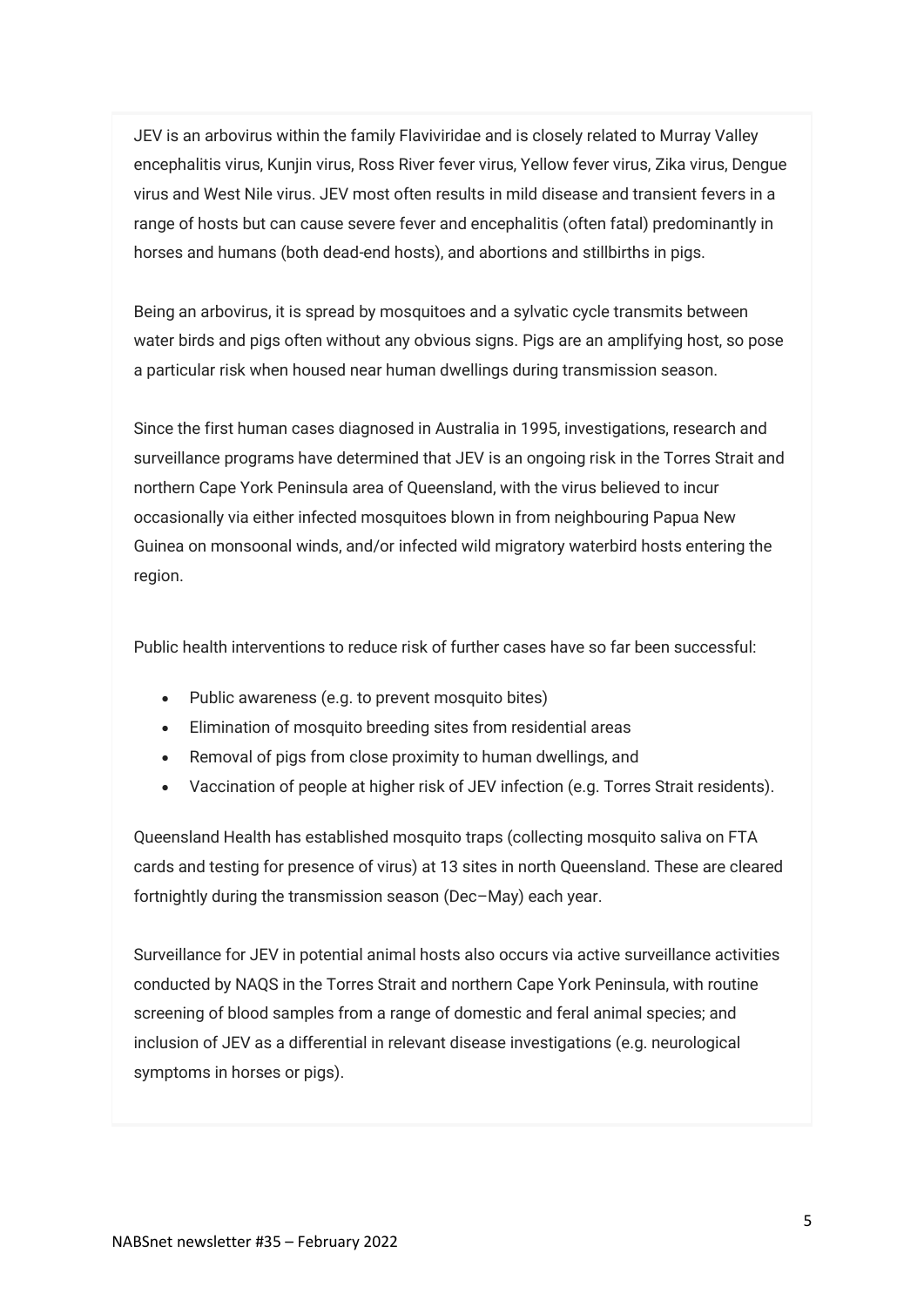**While public health and biosecurity agencies are working together to understand and monitor the risk of JEV in northern Australia, vets in private practice are key too.**

- Do your bit to educate and protect yourself, your staff and clients about mosquito/insect bite prevention.
- Consider JEV infection as an exotic differential for neurological horse cases and contact your local government veterinary officer or laboratory for advice to ensure a thorough investigation.

**Worth noting .... in the last month cases of Kunjin (described in the press as West Nile Virus) have been diagnosed in horses in multiple regions of NSW.**

#### **ABC RURAL**

## West Nile virus cases in horses rise in NSW as hot, wet summer fuels mosquito population

ABC Rural / By Amelia Bernasconi Posted Thu 3 Feb 2022 at 6:17am

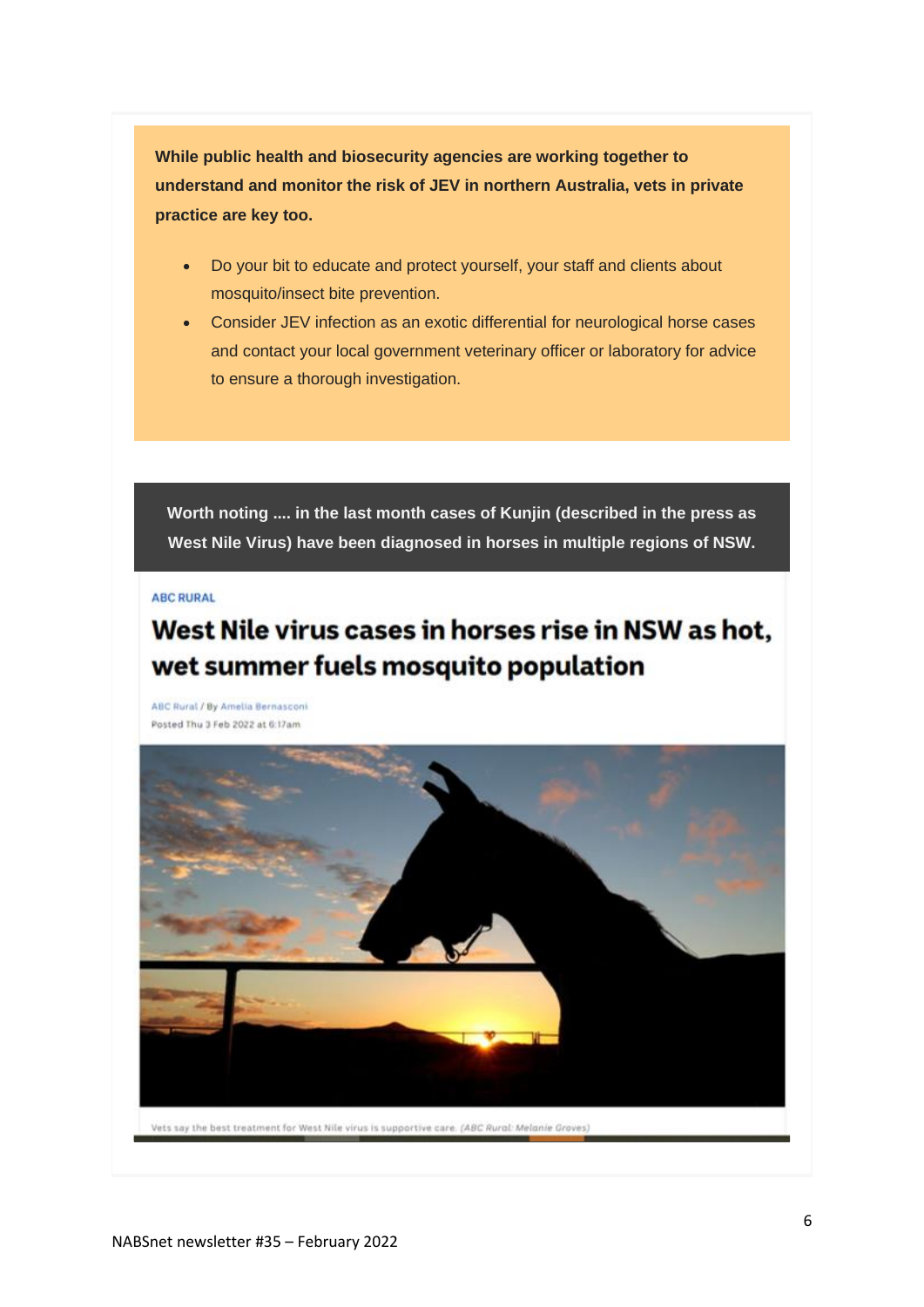

*Near neighbours - view of PNG coastline from Saibai Island (most northern Island in Torres Strait)*

### **Northern Australia Quarantine Strategy – in action**

Northern Australia is dramatically different to the south in many ways (no doubt exactly why many of us choose to live here!) including biosecurity risk, management and preparedness.

Our northern coastline is sparsely populated, adjacent to busy international shipping channels and exposed to marine debris, migratory animals, wind and ocean currents, and potentially unregulated or illegal vessels, all of which could result in the arrival of unchecked biosecurity risk material, such as virus-infected midges blown via cyclones or monsoon winds from host countries, contaminated food and rubbish washing up on the coastline, migratory birds carrying viruses as they fly through SE Asia, or a rabid dog entering on vessels landing along the coast, entering illegally.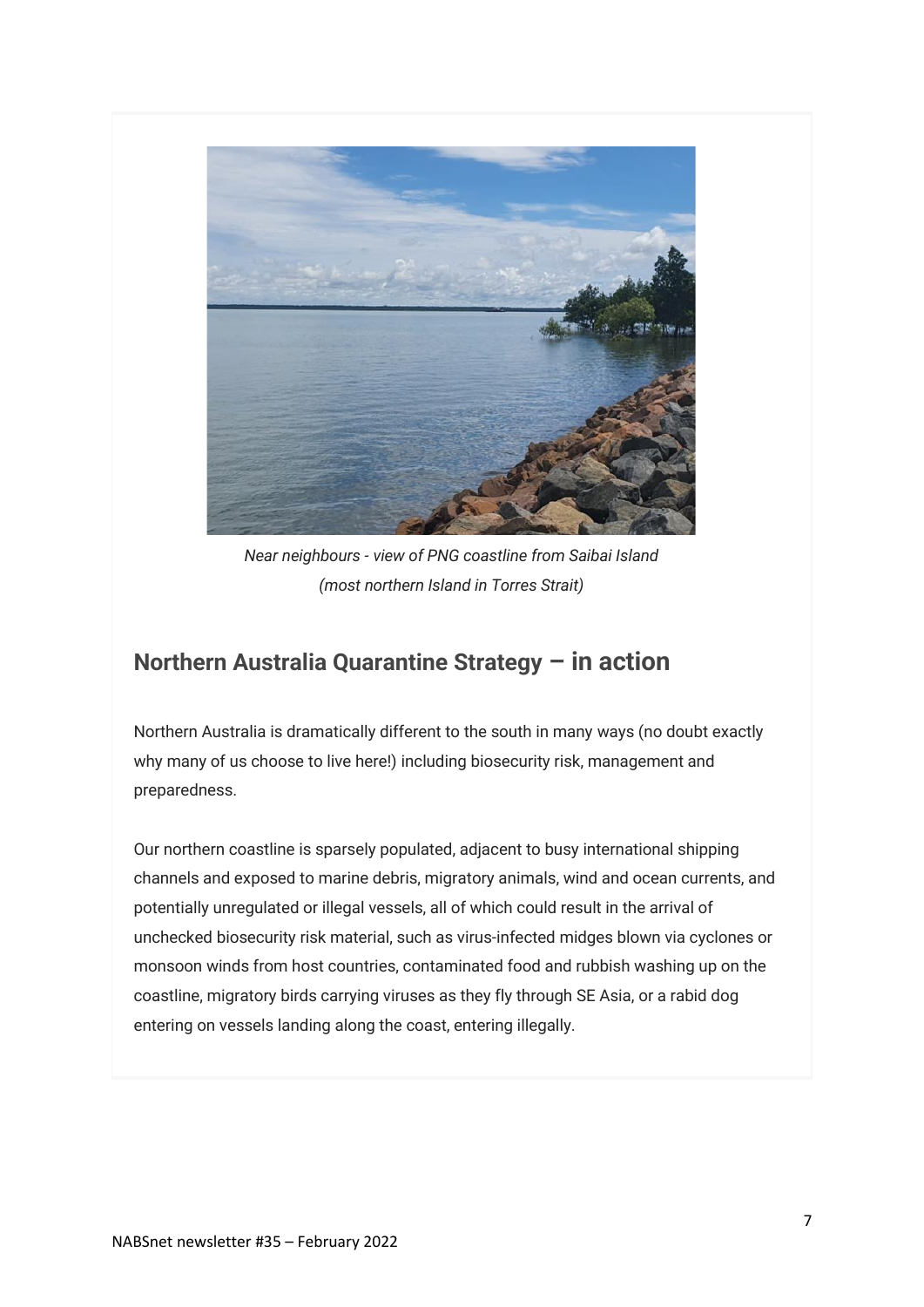

*Ocean currents wash up rubbish and debris (eg traditional rafts) that could be contaminated with biosecurity risk material*



The Northern Australia Quarantine Strategy (NAQS) is the surveillance program within the Australian Department of Agriculture, Water and the Environment (DAWE) tasked with assessing the biosecurity risk to northern Australia. The program conducts targeted early detection surveillance, improving options for eradication and containment for pests/disease and providing area freedom data to support our international trade market access (think FMD-free cattle for export to SE Asia).

NAQS' targeted surveillance activities currently include:

• Sentinel cattle herds in five key locations to monitor for bluetongue viruses and act as general markers of any other pest or disease incursion such as screwworm fly or FMD.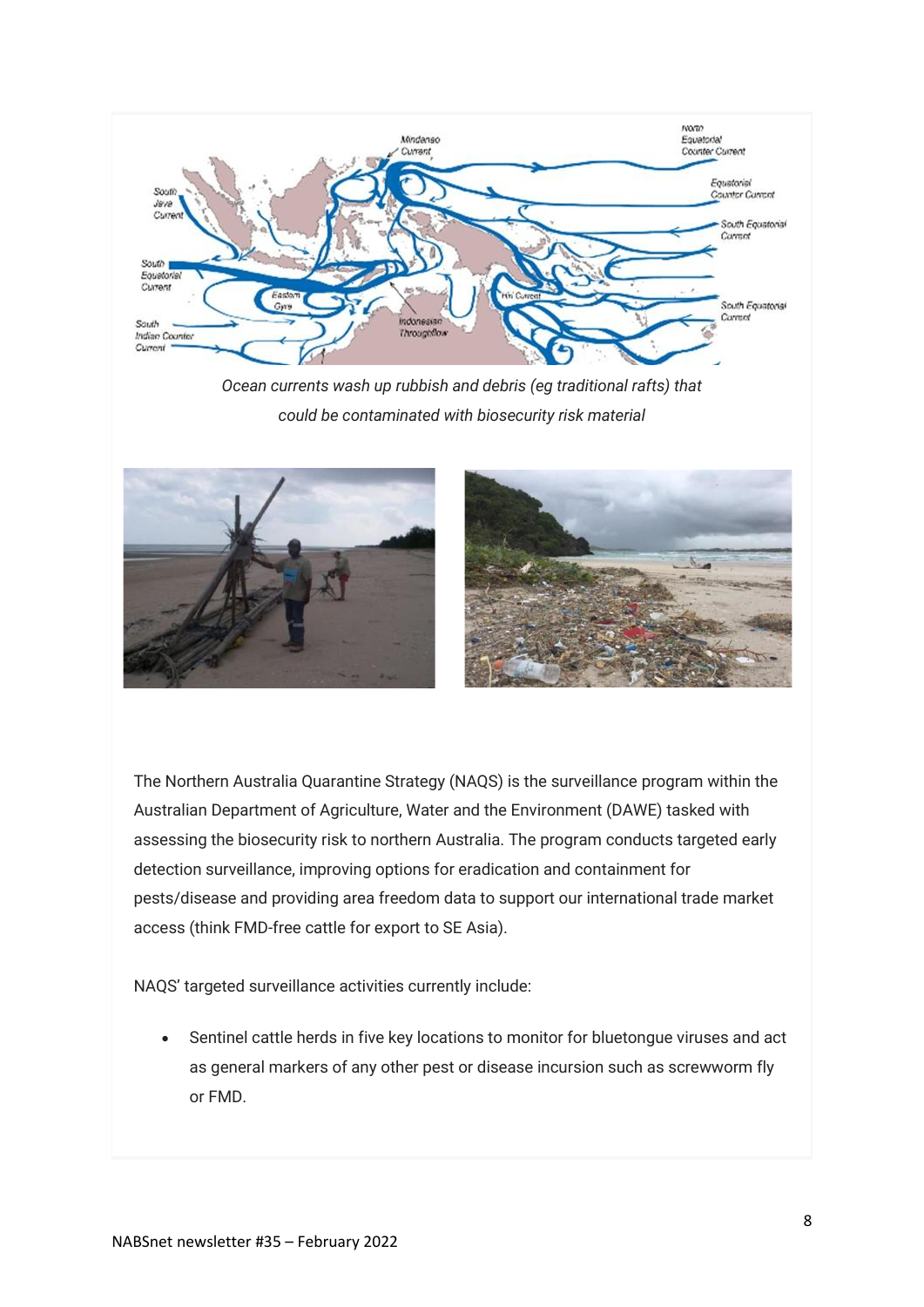- Collection of environmental faecal samples from wild ducks, geese and migratory shorebirds to identify endemic and exotic strains of avian influenza before they impact commercial poultry.
- Feral animal surveys to provide information on host distribution across northern Australia; and humane destruction and post mortem sampling of feral hosts to demonstrate Australia's freedom from diseases such as African and classical swine fever, Aujeszky's disease, and surra to the World Animal Health Organisation (OIE).
- Vector trapping activities for mosquitoes, *Culicoides* midges and screwworm fly to offer an insight into seasonal risks for pest and disease incursion, with information included in national datasets for Japanese encephalitis, bluetongue virus, African horse sickness and screwworm fly.



*Location of the five sentinel cattle herds*

As well as targeted surveillance, northern Australia benefits greatly from general surveillance which improves early detection of disease, particularly in less accessible areas where residents are much more likely to notice something unusual than an infrequent visitor.

• Indigenous ranger groups are contracted to provide biosecurity information through various reporting tools.